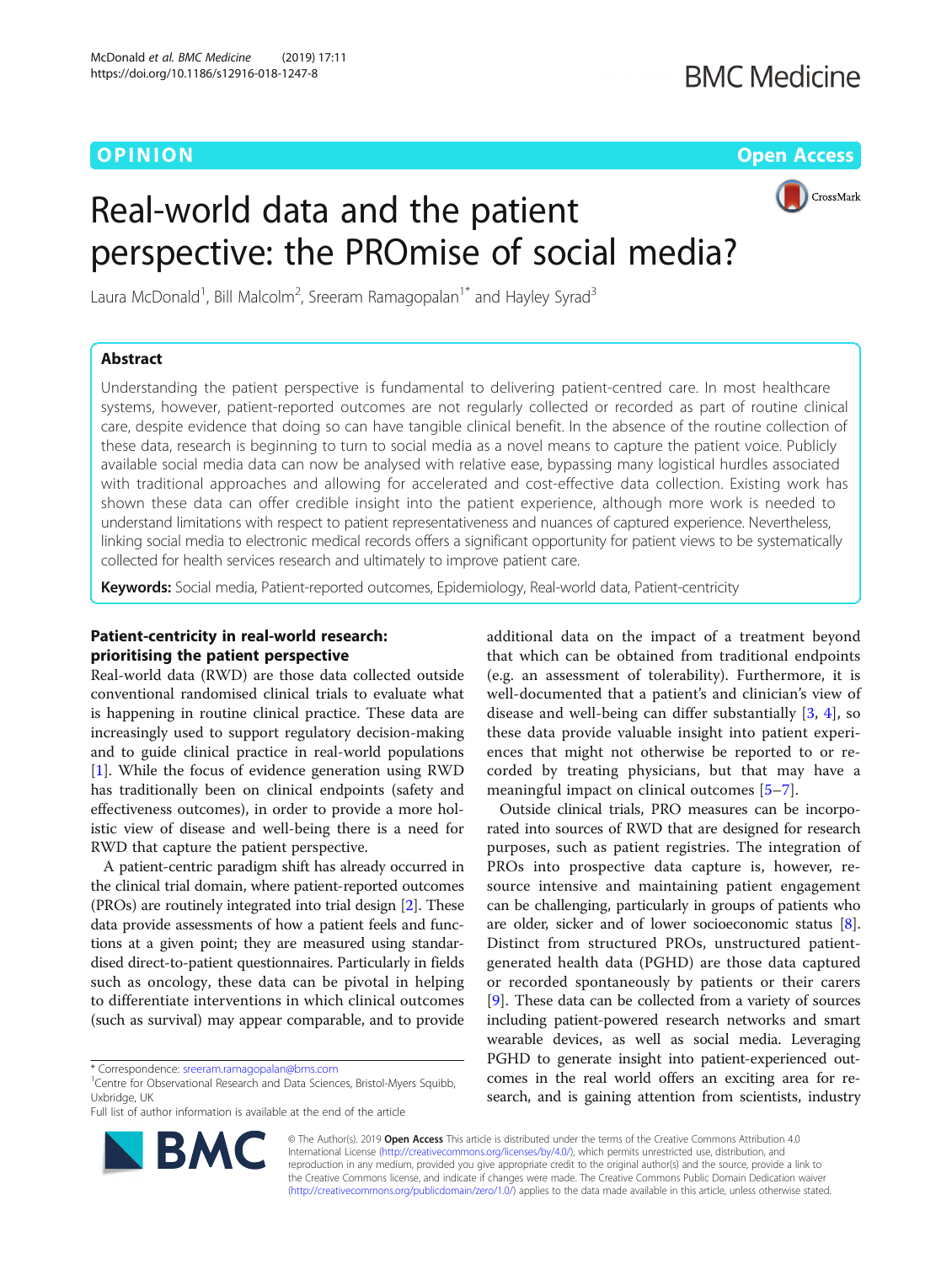and regulators. Indeed, the US Food and Drug Administration (FDA) has recently encouraged the exploration of social media for this purpose  $[10]$  $[10]$ . The goal of this paper is to discuss the potential utility of social media as a unique source of PGHD to capture the patient perspective and patient-experienced outcomes in the real world.

### Harnessing social media for real-world data

Social media platforms such as Facebook, Twitter and patient networks have created abundant opportunities for patients and their carers to create and exchange health-related information. Previous work has found that patients tend to use social media platforms to increase knowledge, for social support, to exchange advice and to improve self-care and doctor–patient communication [[11](#page-3-0)–[13](#page-3-0)]. This has in turn generated a potentially rich but analytically 'messy' source of RWD; the ability to harness these data for medical research has been assisted in recent years by the application of advanced analytics. Approaches such as natural language processing coupled with machine learning are now able to effectively deal with the many complexities of the data extracted from social media, including multiplicity of terms, duplicate posts, misspellings and abbreviations (among others) [[14\]](#page-3-0). Furthermore, in place of manual coding, machine learning algorithms can be developed which accurately and automatically identify features of posted content, such as adverse events (AEs), enabling the analysis of hundreds of thousands of text-based posts [[15,](#page-3-0) [16\]](#page-3-0). Data can also be easily extracted from publicly available sites, bypassing many logistical hurdles associated with traditional approaches and allowing for accelerated, real-time and cost-effective data collection.

Pharmacovigilance in particular has been an area of early development in the utilisation of social media data. This is because, outside of clinical trials, more than 95% of treatment-related AEs are estimated to remain undocumented by healthcare professionals [\[17](#page-3-0)]. Because social media is adopted by patients to seek advice and share experiences, it is thought these data may enable greater capture of AEs, augment real-time reporting and in turn enable expedited signal detection. Indeed, approximately 12–62% of all posts on patient forums have been found to include information related to an AE [\[18](#page-3-0)]. Initial work has explored the extent to which these data correspond with existing pharmacovigilance sources, and a recent systematic review found good concordance (between 57% and 99%) for AEs reported in social media [[19\]](#page-3-0). Although concordance is generally good [\[20\]](#page-3-0), where differences have been observed it has been found that social media data tend to include a higher frequency of AEs relating to milder, unpleasant or quality of life events, with severe events requiring clinical diagnosis being underrepresented [[17\]](#page-3-0). However, it is important to consider that rather than being a limitation with respect to the validity of the data, these differences may instead reflect nuances in data capture. Indeed, other work has shown that patient and clinical agreement tends to be higher for observable symptoms but poorer for subjectively experienced symptoms such as fatigue [[21\]](#page-3-0). By integrating the patient perspective, PGHD from social media may offer additional dimensionality to the routine monitoring of drug safety, as well as more broadly capture symptoms or experiences relevant to patients that may otherwise remain under-recorded. Reflecting the potential importance of social media data for pharmacovigilance, the US FDA signed an agreement in 2015 with PatientsLikeMe (a patient network) to determine how patient-reported data from the platform could help to generate insight into drug safety [\[22\]](#page-3-0).

Beyond pharmacovigilance, other studies have shown that social media data can be used meaningfully to understand patient experience with their disease or treatment more broadly. For example, a recent study extracted >10,000 data points from a variety of social media platforms and developed a machine learning algorithm to automatically identify mentions of treatment switching among patients with multiple sclerosis. The most common reasons for switching were then mapped and found to be comparable to those obtained from published data [[23\]](#page-3-0). Sentiment analysis is another promising area for this type of social media analytics [\[24](#page-3-0)]. This approach involves assessing the ratio of positive to negative words contained in a post to ascribe positive, negative or neutral sentiment to opinion-based text. This approach has previously been applied to understand experience with systemic treatment options among patients with multiple sclerosis [[25\]](#page-4-0), attitudes towards vaccinations [\[26](#page-4-0), [27\]](#page-4-0), and to monitor mood among cancer patients online [[28](#page-4-0)]. More traditional qualitative content analysis can also be applied to extracted text from social media, albeit on a smaller scale owing to the manual nature of these techniques. This approach has also been successfully applied, for example, to understand pa-tient perception of care quality [\[29](#page-4-0)].

# Potential limitations and challenges

Despite a number of potential applications, using social media to capture the patient perspective is not without challenges. Exploration of topics can often be limited; Twitter, for example, only allows individuals to write 280 characters. Many discussions also take place in private patient forums, largely inaccessible to researchers. Although analytical techniques to deal with complexities inherent in social media data continue to advance, it may often be the case that there is too much noise to generate meaningful insight.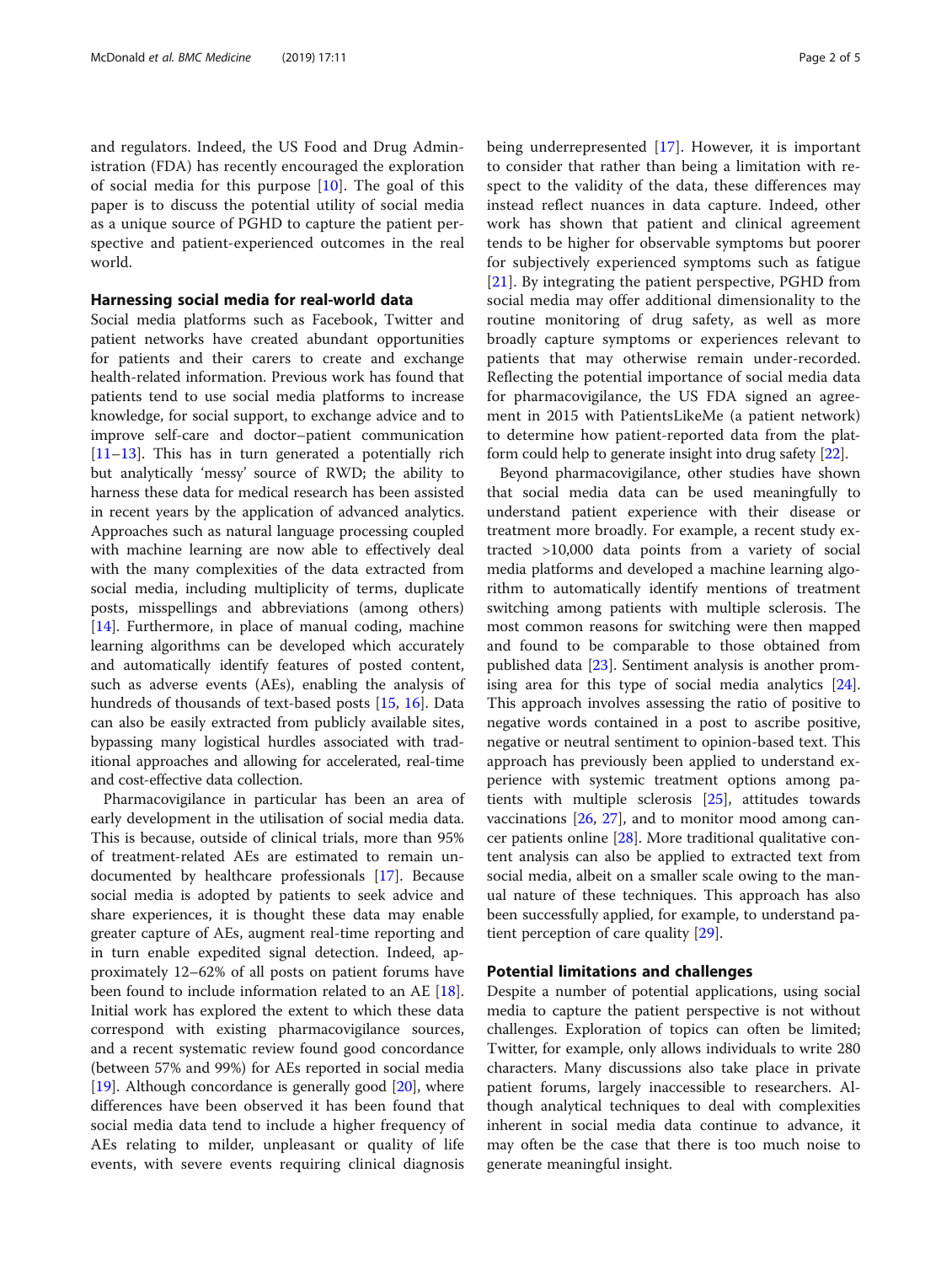Beyond technical issues surrounding data capture, issues concerning the representativeness of the patient population are also important. Indeed, the demographics of individuals posting on social media are rarely known. Where it is possible to garner this information, data show active users tend to be younger, women, more highly educated and less acutely ill or functionally impaired [[30,](#page-4-0) [31\]](#page-4-0), presenting issues of external validity. Indeed, the 'digital divide' in Internet usage has been well documented; although recent reports suggest Internet usage in adults aged over 65 years has doubled in recent decades, older adults (>75 years) and those with functional impairment remain less likely to engage in health-related Internet usage [[31\]](#page-4-0). It is also possible that, for older adults, younger carers or relatives may be engaging online on the patient's behalf. It is essential to quantify demographic disparities in order to apply analytical strategies that help mitigate biases in patient representativeness (e.g. stratified sampling). Identifying proxies for demographic information is one potential solution for this; recent work has used machine learning techniques to show that features extracted from patients' user names can be used to accurately infer patient demographics [\[32\]](#page-4-0).

There may also be nuances in the data captured within social media. For studies that have attempted to validate data from social media with data obtained from traditional sources, further investigation is needed into the extent to which observed differences reflect issues in data quality (e.g. as a result of the limited representation of certain groups) as opposed to more general intricacies in the type of information patients may be more likely to share in online communities (e.g. quality of life events). Importantly, the current notion is not that social media should replace existing patient-reported data, but rather that the observed benefits of these data (rapid, cost-effective and large-scale access to real-world PGHD) should be harnessed to complement existing data sources. However, as the world continues to get more and more connected this needs to be continually assessed.

Privacy concerns also remain a fundamental challenge and a barrier to effectively harnessing social media data for public health. Even though text extraction takes place on content that is posted 'publicly', it can be contested whether or not it is correct to presume consent for the use of these data. Other publications have provided more detailed discussions regarding the ethical considerations associated with using these data [[33,](#page-4-0) [34\]](#page-4-0). It should nonetheless be noted that privacy concerns are not unique to social media and are seen in other areas in which patient data are used for public health research or surveillance [\[35\]](#page-4-0). In these domains, effective communication and patient engagement are known to be key [[36\]](#page-4-0). Indeed, studies have shown that the more patients know about how their data are used, the more accepting they are of data sharing  $[37, 38]$  $[37, 38]$  $[37, 38]$ . The same considerations will likely apply when targeting patient acceptability for social media. Encouragingly, early data show good acceptability, with 71% of patients recruited at emergency departments in the US identified as being willing to share their social media data for public health research [[30\]](#page-4-0).

# Future perspective

As the science for extracting and analysing data from social media continues to advance, there are a number of interesting future applications which may further extend the utility of these data. For example, some initial work using machine learning algorithms has shown that it is possible to predict a diagnosis of depression recorded in a patient's medical record up to 6 months prior using only the language content of their Facebook posts [\[39](#page-4-0)]. Other studies have shown similar feasibility for detecting depression using only data from Twitter [[40](#page-4-0)]. The implication is that these data could be used in the future to facilitate a scalable screening tool for detecting mental illness. Of course, there are ethical and regulatory logistical challenges that would need to be addressed in order to effectively implement such a programme. However, that data posted on social media could identify patients who may benefit from targeted interventions who remain undetected because they fail to present to or discuss symptoms with their clinician is an exciting area for development. Equally, as patients continue to use social media to seek information related to their health, data from social media could be used to develop patient-focused strategies or interventions aimed at better supporting patients' needs by providing targeted information and support.

Linking social media profiles to electronic medical records may also offer an opportunity to further extend the utility of these data in the future  $[13]$ . From an epidemiological perspective, this would allow background demographic and health information to be captured for these digital cohorts. In turn, it would allow analyses to be extended to include, for example, comparative effectiveness research. From a care perspective, these data could assist with improved patient-centred management. For example, AEs reported on social media could be communicated back to healthcare professionals. In doing do, these data could provide a means by which to encourage more open and sustained patient–clinician communication, a concept fundamental to patient-centred care [\[41\]](#page-4-0). There are of course challenges associated with data extraction and linkage that would need to be overcome before this next-generation of health-enabled social media can be realised, but this reflects an exciting area of future research.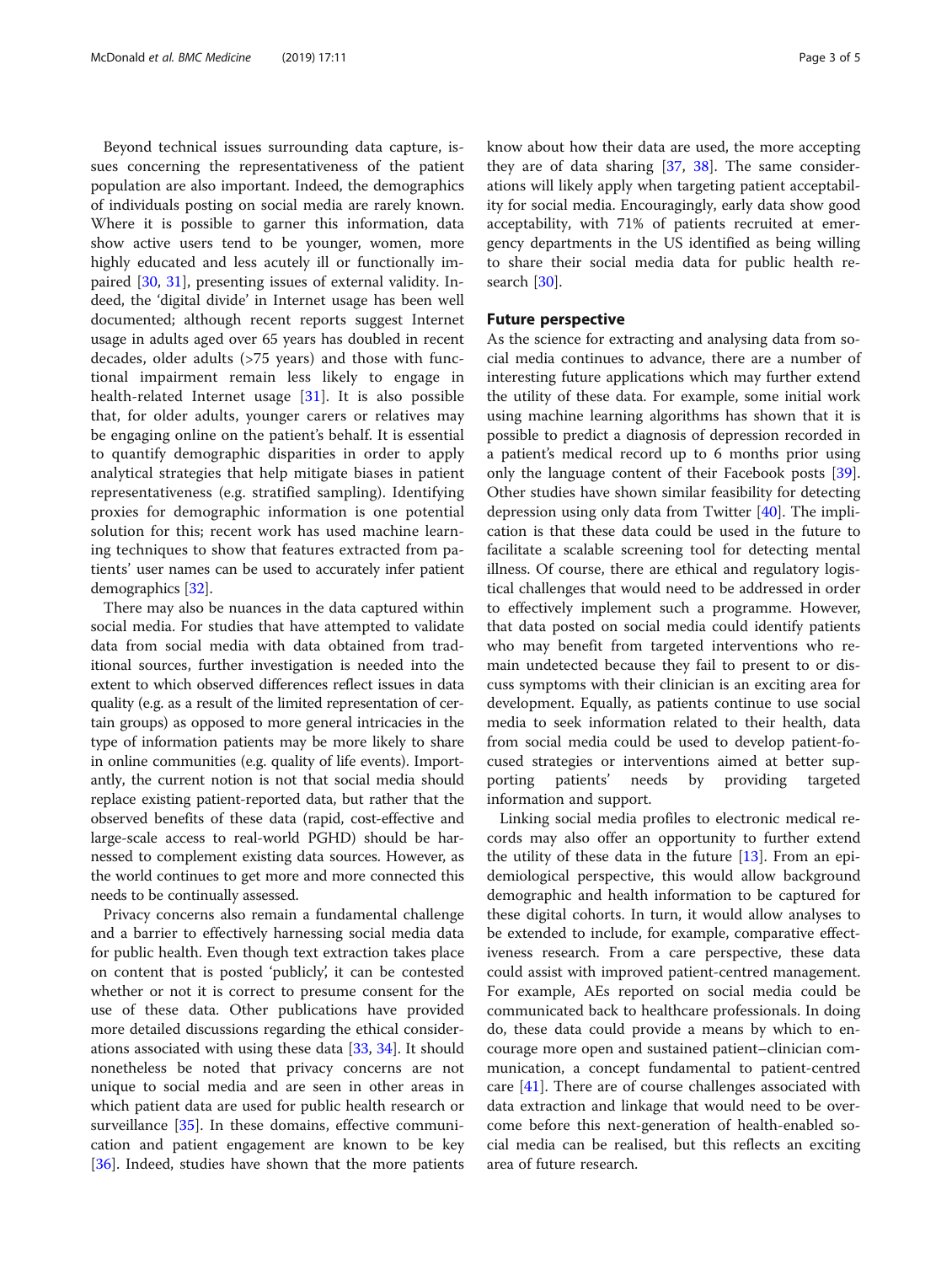# <span id="page-3-0"></span>Conclusion

As patients increasingly turn to social media as a means of seeking information or sharing experiences, these data offer a unique opportunity to capture patient-generated data in the real world. The feasibility of harnessing social media data has been assisted in recent years by the evolution of advanced analytics. The ability to generate insights from these data relevant to public health has already been demonstrated with some success. Although there are a number of exciting potential future applications of these data, privacy and governance considerations remain a fundamental concern for advancement of the field.

#### **Abbreviations**

AE: Adverse events; FDA: Food and Drug Administration; PGHD: Patient-generated health data; PRO: Patient-reported outcome; RWD: Real-world data

#### Acknowledgements

Not applicable.

#### Funding

No external funding was secured for this work.

### Availability of data and materials

Not applicable.

#### Authors' contribution

SR conceived the work. LM and HS wrote the first draft. All authors critically reviewed and approved the final manuscript.

#### Ethics approval and consent to participate

Not applicable.

### Consent for publication

Not applicable.

#### Competing interests

LM, BM and SR are full-time employees of Bristol Myers Squibb. HS is a fulltime employee of Evidera Inc. Bristol-Myers Squibb believes in the utility of real-world data for pharmacoepidemiology. Evidera Inc. is a contract research organisation providing research and consultancy support for pharmaceutical companies in using real-world data. The authors declare there are no other competing interests.

# Publisher's Note

Springer Nature remains neutral with regard to jurisdictional claims in published maps and institutional affiliations.

#### Author details

<sup>1</sup>Centre for Observational Research and Data Sciences, Bristol-Myers Squibb, Uxbridge, UK. <sup>2</sup>Bristol-Myers Squibb, Uxbridge, UK. <sup>3</sup>Evidera, London, UK.

# Received: 11 July 2018 Accepted: 21 December 2018 Published online: 16 January 2019

#### References

- 1. Garrison LP, Neumann PJ, Erickson P, Marshall D, Mullins CD. Using realworld data for coverage and payment decisions: the ISPOR Real-World Data Task Force report. Value Health. 2007;10(5):326–35 [https://doi.org/10.1111/j.](https://doi.org/10.1111/j.1524-4733.2007.00186.x) [1524-4733.2007.00186.x](https://doi.org/10.1111/j.1524-4733.2007.00186.x).
- 2. Kanapuru B, Singh H, Kim J, Kluetz PG. Patient-reported outcomes (PRO) in cancer trials submitted to the FDA from 2012-2015. J Clin Oncol. 2017; 35(Suppl 15):e14024 [https://doi.org/10.1200/JCO.2017.35.15\\_suppl.e14024](https://doi.org/10.1200/JCO.2017.35.15_suppl.e14024).
- 3. Pakhomov SV, Jacobsen SJ, Chute CG, Roger VL. Agreement between patient-reported symptoms and their documentation in the medical record. Am J Manag Care. 2008;14(8):530–9.
- 4. Valikodath NG, Newman-Casey PA, Lee PP, Musch DC, Niziol LM, Woodward MA. Agreement of ocular symptom reporting between patient-reported outcomes and medical records. JAMA Ophthalmol. 2017;135(3):225 [https://](https://doi.org/10.1001/jamaophthalmol.2016.5551) [doi.org/10.1001/jamaophthalmol.2016.5551.](https://doi.org/10.1001/jamaophthalmol.2016.5551)
- Basch E, Deal A, Dueck A, Scher HI, Kris MG, Hudis C, et al. Overall survival results of a trial assessing patient-reported outcomes for symptom monitoring during routine cancer treatment. JAMA. 2017;318(2):197–8 <https://doi.org/10.1001/jama.2017.7156>.
- 6. Stewart MA. Effective physician-patient communication and health outcomes: a review. CMAJ. 1995;152(9):1423–33.
- 7. Little P, Everitt H, Williamson I, et al. Observational study of effect of patient centredness and consultations. BMJ. 2001;323:908–11.
- 8. Hutchings A, Grosse Frie K, Neuburger J, van der Meulen J, Black N. Late response to patient-reported outcome questionnaires after surgery was associated with worse outcome. J Clin Epidemiol. 2013;66(2):218–25 [https://](https://doi.org/10.1016/j.jclinepi.2012.09.001) [doi.org/10.1016/j.jclinepi.2012.09.001](https://doi.org/10.1016/j.jclinepi.2012.09.001).
- 9. Wood WA, Bennett AV, Basch E. Emerging uses of patient generated health data in clinical research. Mol Oncol. 2015;9(5):1018–24 [https://doi.org/10.](https://doi.org/10.1016/j.molonc.2014.08.006) [1016/j.molonc.2014.08.006.](https://doi.org/10.1016/j.molonc.2014.08.006)
- 10. United States Food and Drug Administration. Patient-focused drug development: collecting comprehensive and representative input guidance for industry, food and drug administration staff, and other stakeholders. 2018. [https://www.](https://www.fda.gov/downloads/drugs/guidancecomplianceregulatoryinformation/guidances/ucm610442.pdf) [fda.gov/downloads/drugs/guidancecomplianceregulatoryinformation/](https://www.fda.gov/downloads/drugs/guidancecomplianceregulatoryinformation/guidances/ucm610442.pdf) [guidances/ucm610442.pdf](https://www.fda.gov/downloads/drugs/guidancecomplianceregulatoryinformation/guidances/ucm610442.pdf). Accessed 29 Oct 2018.
- 11. Antheunis ML, Tates K, Nieboer TE. Patients' and health professionals' use of social media in health care: motives, barriers and expectations. Patient Educ Couns. 2013;92(3):426–31 [https://doi.org/10.1016/J.PEC.2013.06.020.](https://doi.org/10.1016/J.PEC.2013.06.020)
- 12. Greene JA, Choudhry NK, Kilabuk E, Shrank WH. Online social networking by patients with diabetes: a qualitative evaluation of communication with Facebook. J Gen Intern Med. 2011;26(3):287–92 [https://doi.org/10.1007/](https://doi.org/10.1007/s11606-010-1526-3) [s11606-010-1526-3](https://doi.org/10.1007/s11606-010-1526-3).
- 13. De Simoni A, Shanks A, Balasooriya-Smeekens C, Mant J. Stroke survivors and their families receive information and support on an individual basis from an online forum: descriptive analysis of a population of 2348 patients and qualitative study of a sample of participants. BMJ Open. 2016;6(4): e010501 <https://doi.org/10.1136/bmjopen-2015-010501>.
- 14. Segura-Bedmar I, Martínez P. Pharmacovigilance through the development of text mining and natural language processing techniques. J Biomed Inform. 2015;58:288–91 [https://doi.org/10.1016/J.JBI.2015.11.001.](https://doi.org/10.1016/J.JBI.2015.11.001)
- 15. Liu J, Zhao S, Zhang X. An ensemble method for extracting adverse drug events from social media. Artif Intell Med. 2016;70:62–76 [https://doi.org/10.](https://doi.org/10.1016/J.ARTMED.2016.05.004) [1016/J.ARTMED.2016.05.004](https://doi.org/10.1016/J.ARTMED.2016.05.004).
- 16. Liu X, Chen H. A research framework for pharmacovigilance in health social media: identification and evaluation of patient adverse drug event reports. J Biomed Inform. 2015;58:268–79 <https://doi.org/10.1016/J.JBI.2015.10.011>.
- 17. Hazell L, Shakir SAW. Under-reporting of adverse drug reactions: a systematic review. Drug Saf. 2006;29(5):385–96.
- 18. Golder S, Norman G, Loke YK. Systematic review on the prevalence, frequency and comparative value of adverse events data in social media. Br J Clin Pharmacol. 2015;80(4):878–88 [https://doi.org/10.1111/bcp.12746.](https://doi.org/10.1111/bcp.12746)
- 19. Yang CC, Yang H, Jiang L. Postmarketing drug safety surveillance using publicly available health-consumer-contributed content in social media. ACM Trans Manag Inf Syst. 2014;5(1):1–21 <https://doi.org/10.1145/2576233>.
- 20. Topaz M, Lai K, Dhopeshwarkar N, et al. Clinicians' reports in electronic health records versus patients' concerns in social media: a pilot study of adverse drug reactions of aspirin and atorvastatin. Drug Saf. 2016; 39(3):241–50 <https://doi.org/10.1007/s40264-015-0381-x>.
- 21. Basch E, Iasonos A, McDonough T, et al. Patient versus clinician symptom reporting using the National Cancer Institute Common Terminology Criteria for Adverse Events: results of a questionnaire-based study. Lancet Oncol. 2006;7(11):903–9 [https://doi.org/10.1016/S1470-2045\(06\)70910-X](https://doi.org/10.1016/S1470-2045(06)70910-X).
- 22. PatientsLikeMe and the FDA sign research collaboration agreement. [https://](https://blog.patientslikeme.com/openness/patientslikeme-and-the-fda-sign-research-collaboration-agreement/) [blog.patientslikeme.com/openness/patientslikeme-and-the-fda-sign-research](https://blog.patientslikeme.com/openness/patientslikeme-and-the-fda-sign-research-collaboration-agreement/)[collaboration-agreement/](https://blog.patientslikeme.com/openness/patientslikeme-and-the-fda-sign-research-collaboration-agreement/). Accessed 29 Oct 2018.
- 23. Risson V, Saini D, Bonzani I, Huisman A, Olson M. Patterns of treatment switching in multiple sclerosis therapies in US patients active on social media: application of social media content analysis to health outcomes research. J Med Internet Res. 2016;18(3):e62 [https://doi.org/10.2196/jmir.5409.](https://doi.org/10.2196/jmir.5409)
- 24. Pang B, Lee L. Opinion mining and sentiment analysis. Found Trends in Inf Retr. 2008;2(1–2):1–135 [http://www.cs.cornell.edu/home/llee/omsa/omsa.](http://www.cs.cornell.edu/home/llee/omsa/omsa.pdf) [pdf](http://www.cs.cornell.edu/home/llee/omsa/omsa.pdf). Accessed 29 Oct 2018.